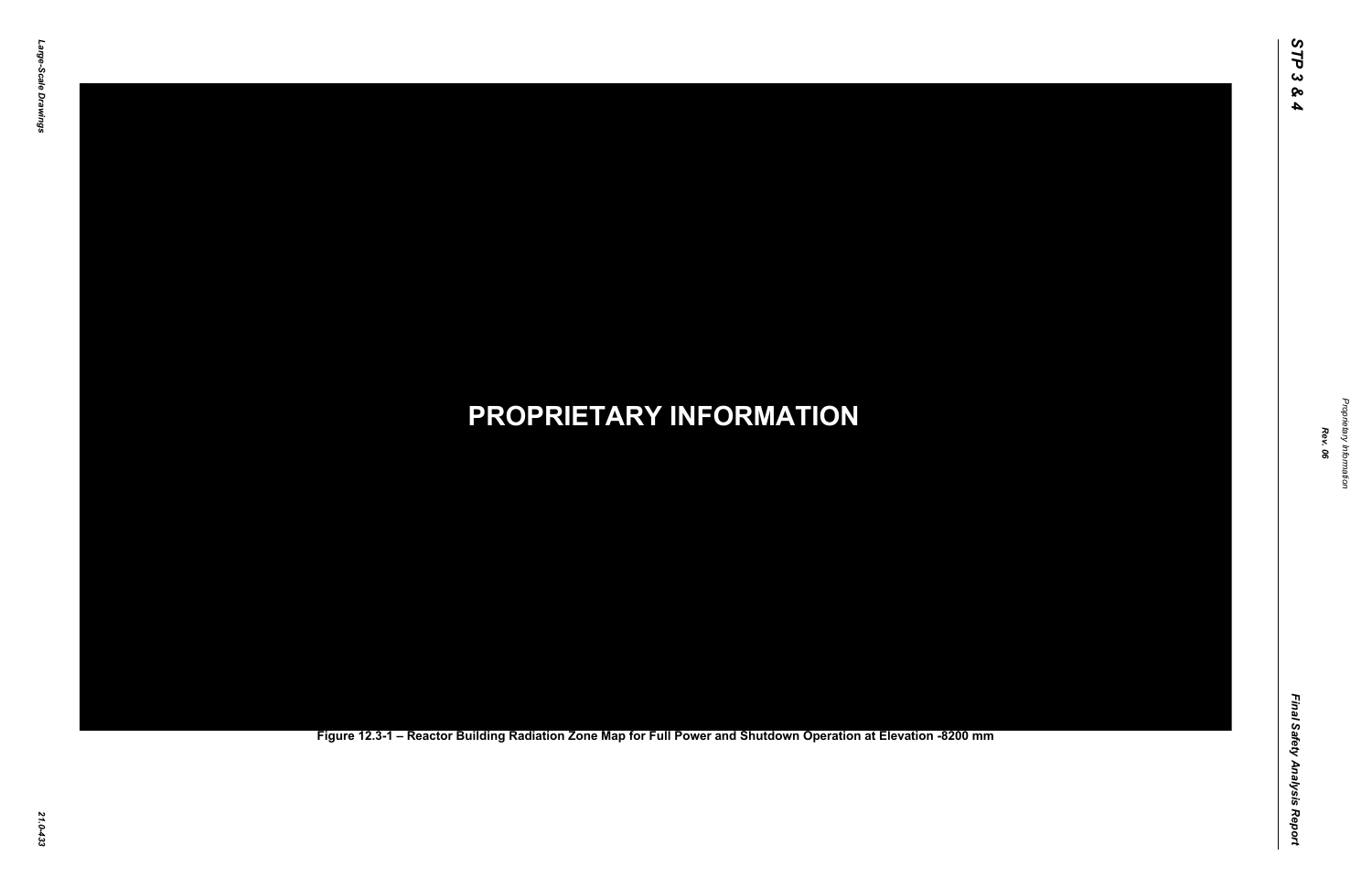Final Safety Analysis Report *Final Safety Analysis Report*

*Proprietary Information* Proprietary Information



### *21.0-434* **PROPRIETARY INFORMATION Figure 12.3-3 – Reactor Building Radiation Zone Map for Full Power and Shutdown Operation at Elevation 4800/8500 mm**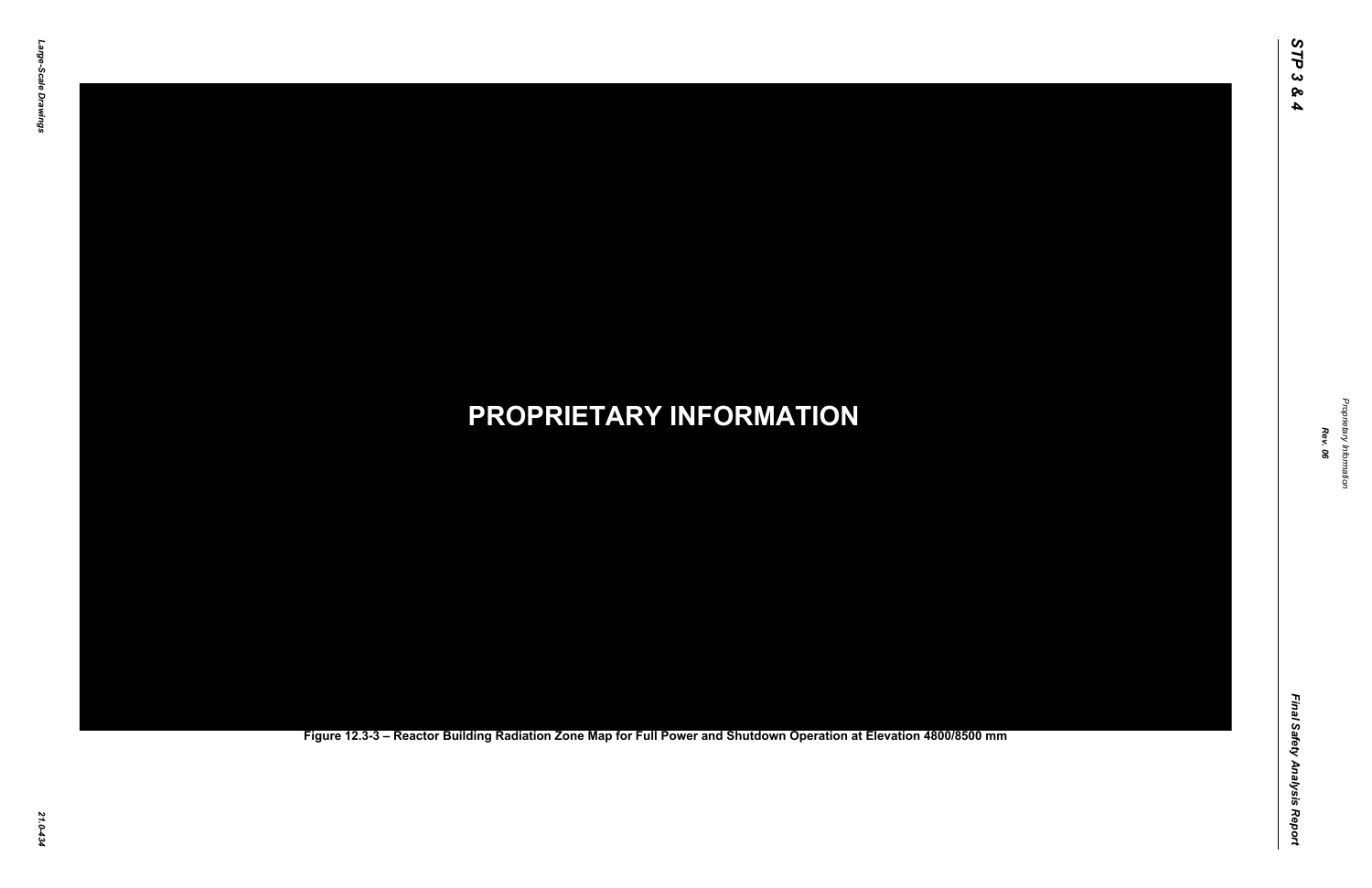Final Safety Analysis Report *Final Safety Analysis Report*

*Proprietary Information* Proprietary Information



# *21.0-435* **PROPRIETARY INFORMATION Figure 12.3-5 – Reactor Building Radiation Zone Map for Full Power and Shutdown Operation at Elevation 12300 mm**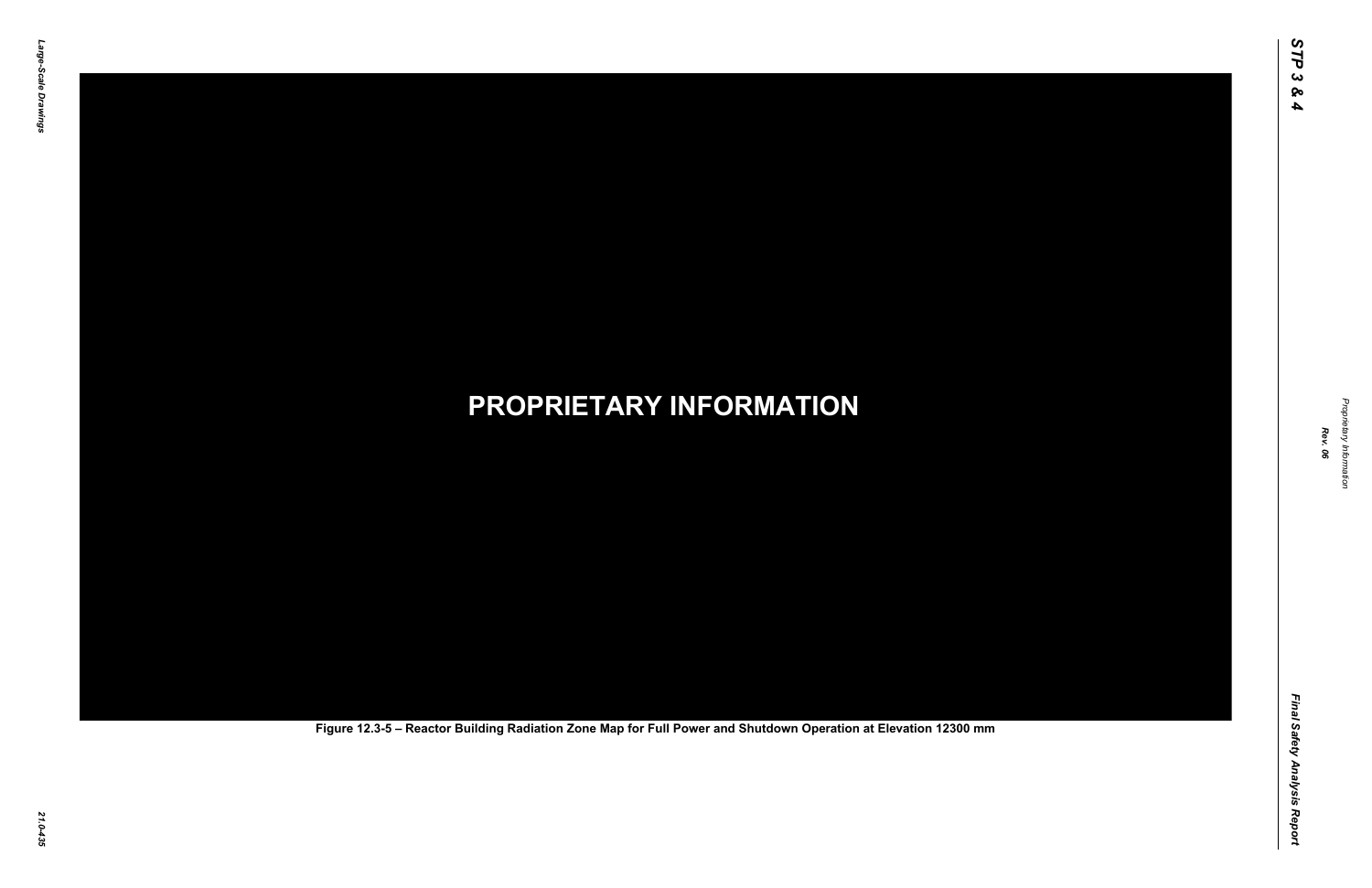Final Safety Analysis Report *Final Safety Analysis Report*

*Proprietary Information* Proprietary Information



### *21.0-436* **PROPRIETARY INFORMATION Figure 12.3-6 – Reactor Building Radiation Zone Map for Full Power and Shutdown Operation at Elevation 18100 mm**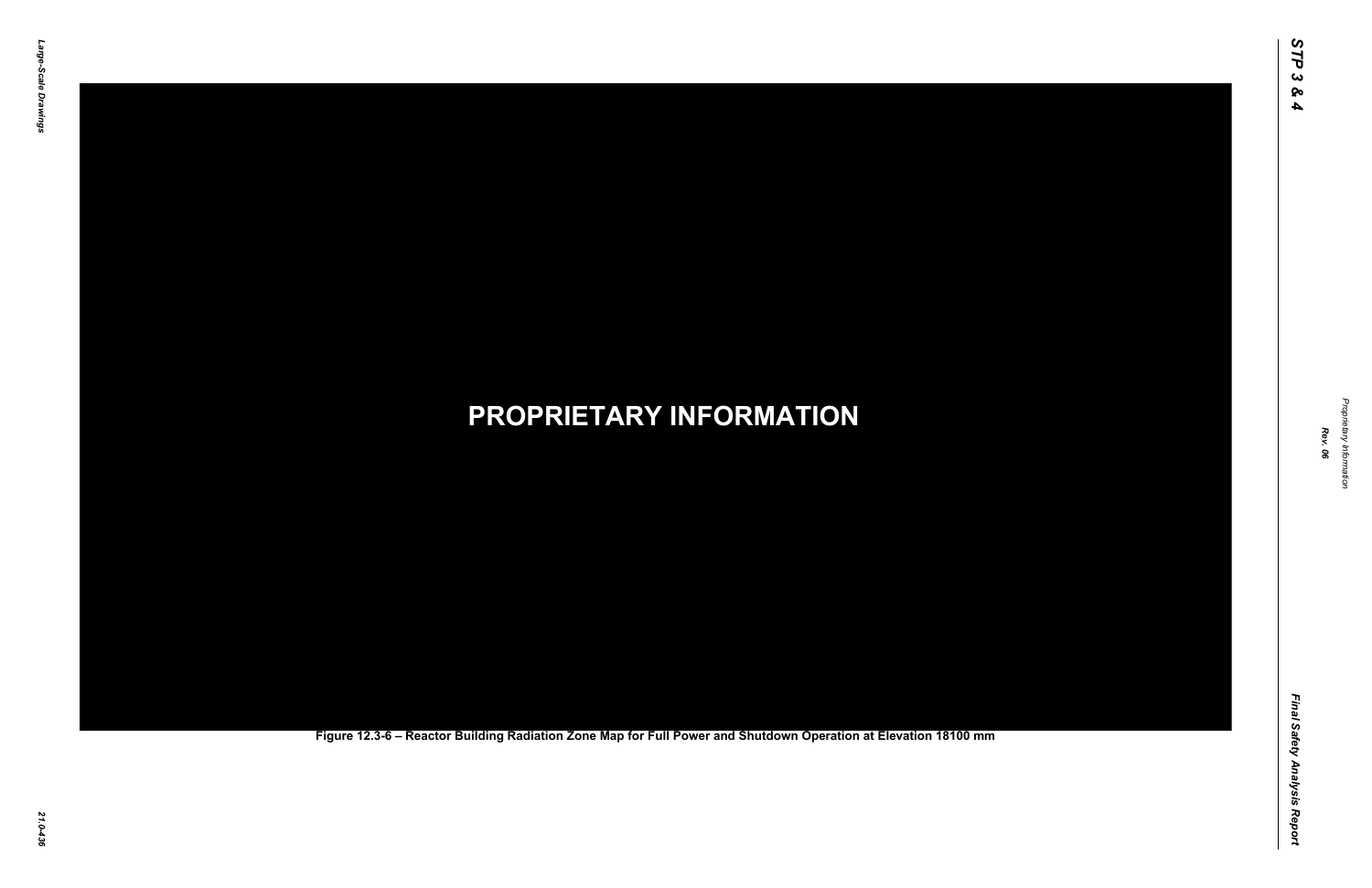Final Safety Analysis Report *Final Safety Analysis Report*



Proprietary Information *Proprietary Information*

# *21.0-437* **PROPRIETARY INFORMATION Figure 12.3-10 – Reactor Building Radiation Zone Map for Full Power and Shutdown Operation, Section A-A**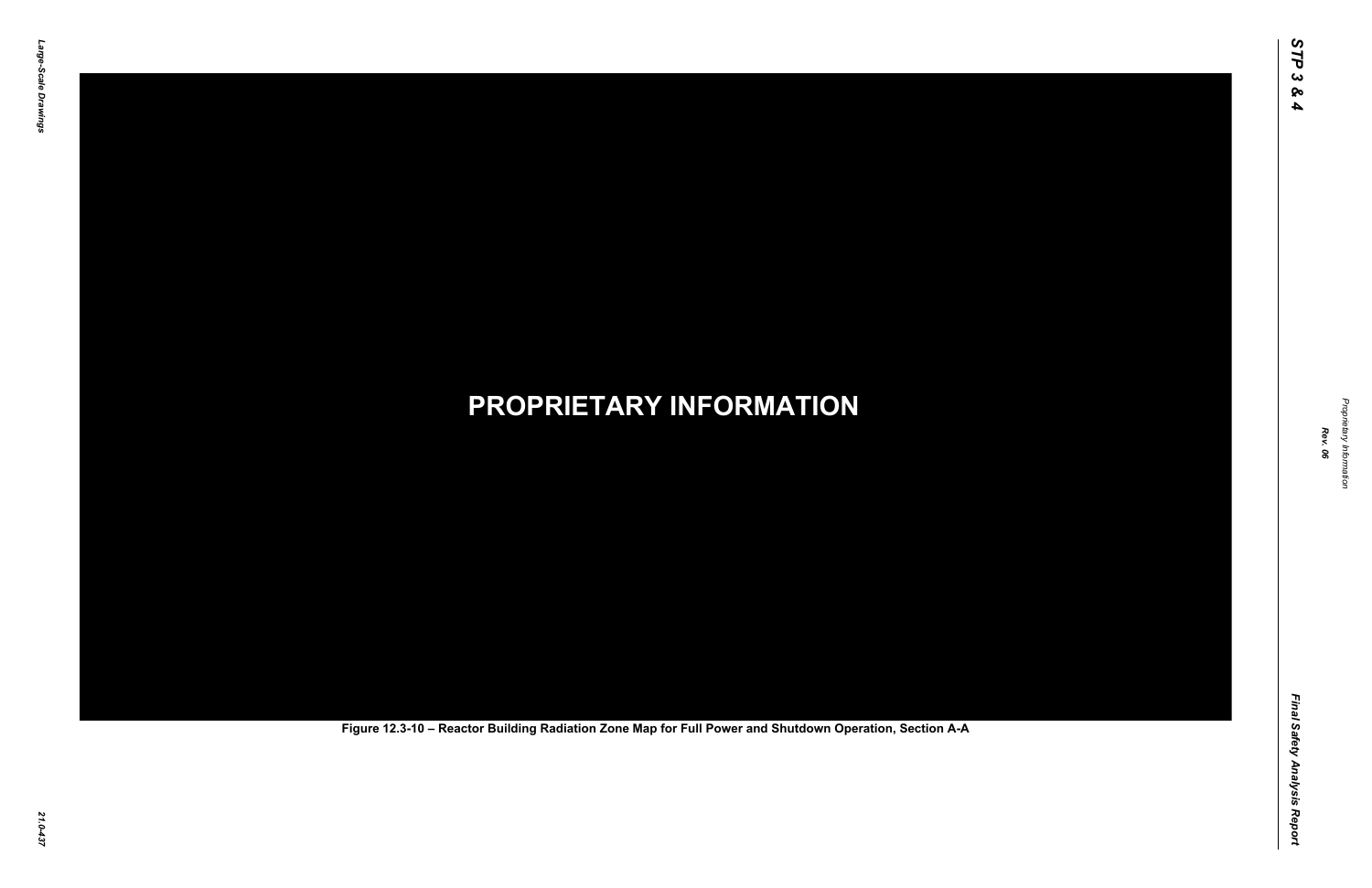Final Safety Analysis Report *Final Safety Analysis Report*



Proprietary Information *Proprietary Information*

# *21.0-438* **PROPRIETARY INFORMATION Figure 12.3-16 – Reactor Building Radiation Zone Map Post Loca at Elevation 12300 mm**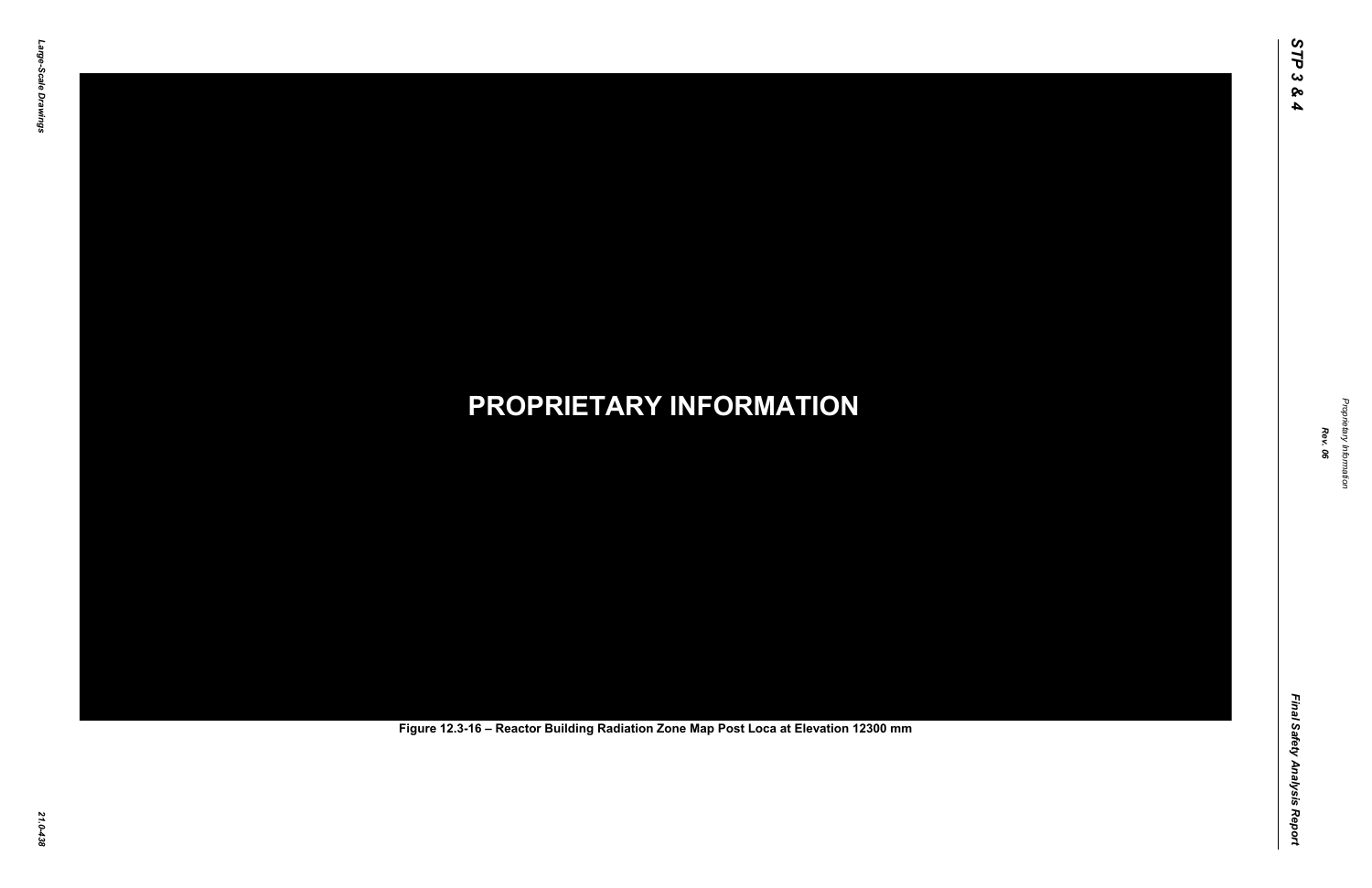Final Safety Analysis Report *Final Safety Analysis Report*



Proprietary Information *Proprietary Information*

# *21.0-439* **PROPRIETARY INFORMATION Figure 12.3-21 – Reactor Building Radiation Zone Map Post Loca, Section A-A**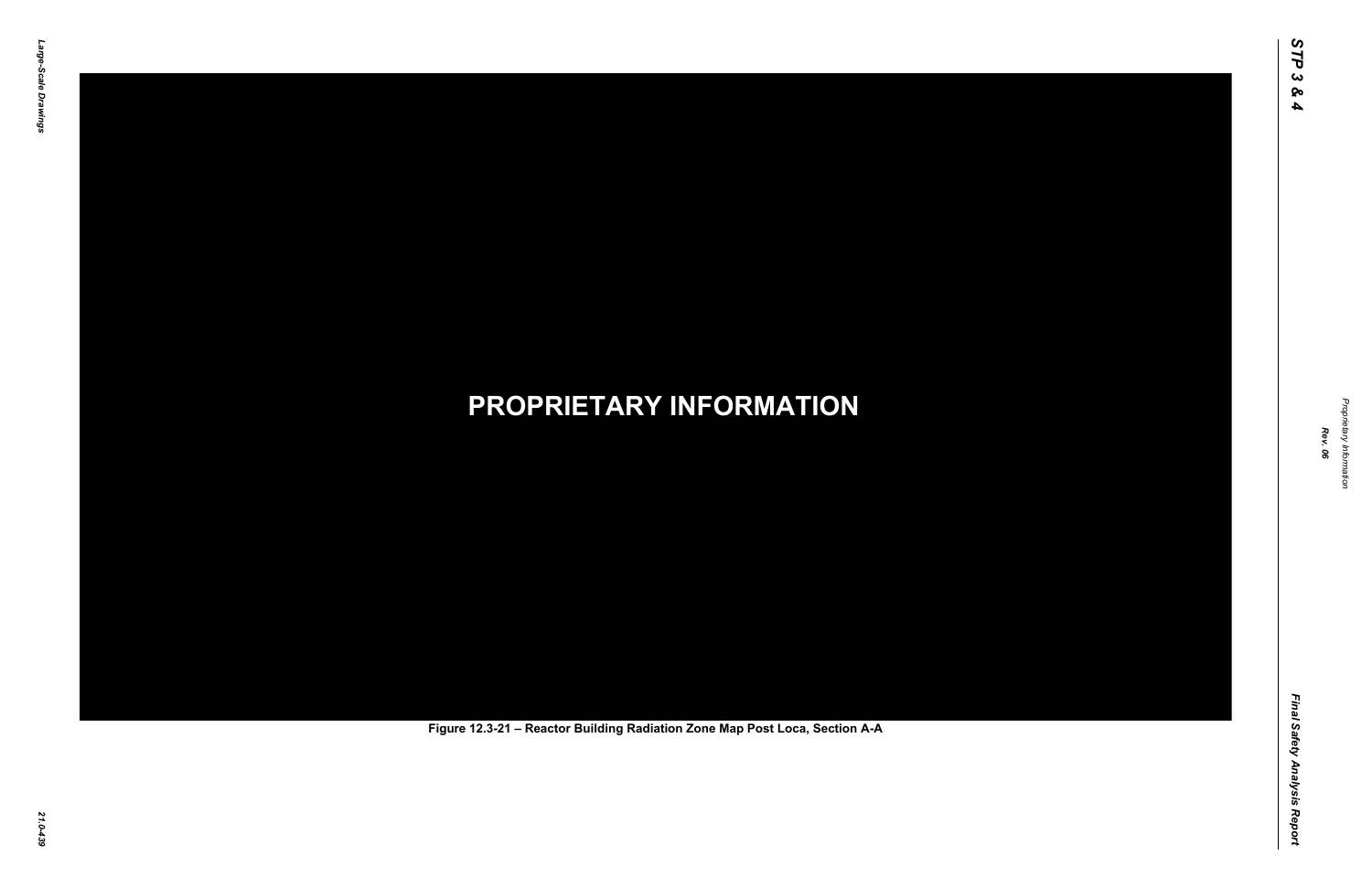Final Safety Analysis Report *Final Safety Analysis Report*



Proprietary Information *Proprietary Information*

### *21.0-440* **PROPRIETARY INFORMATION Figure 12.3-37 – RAdwaste Building, Radiation Zone Map, Normal Operation at Elevation 1700 mm**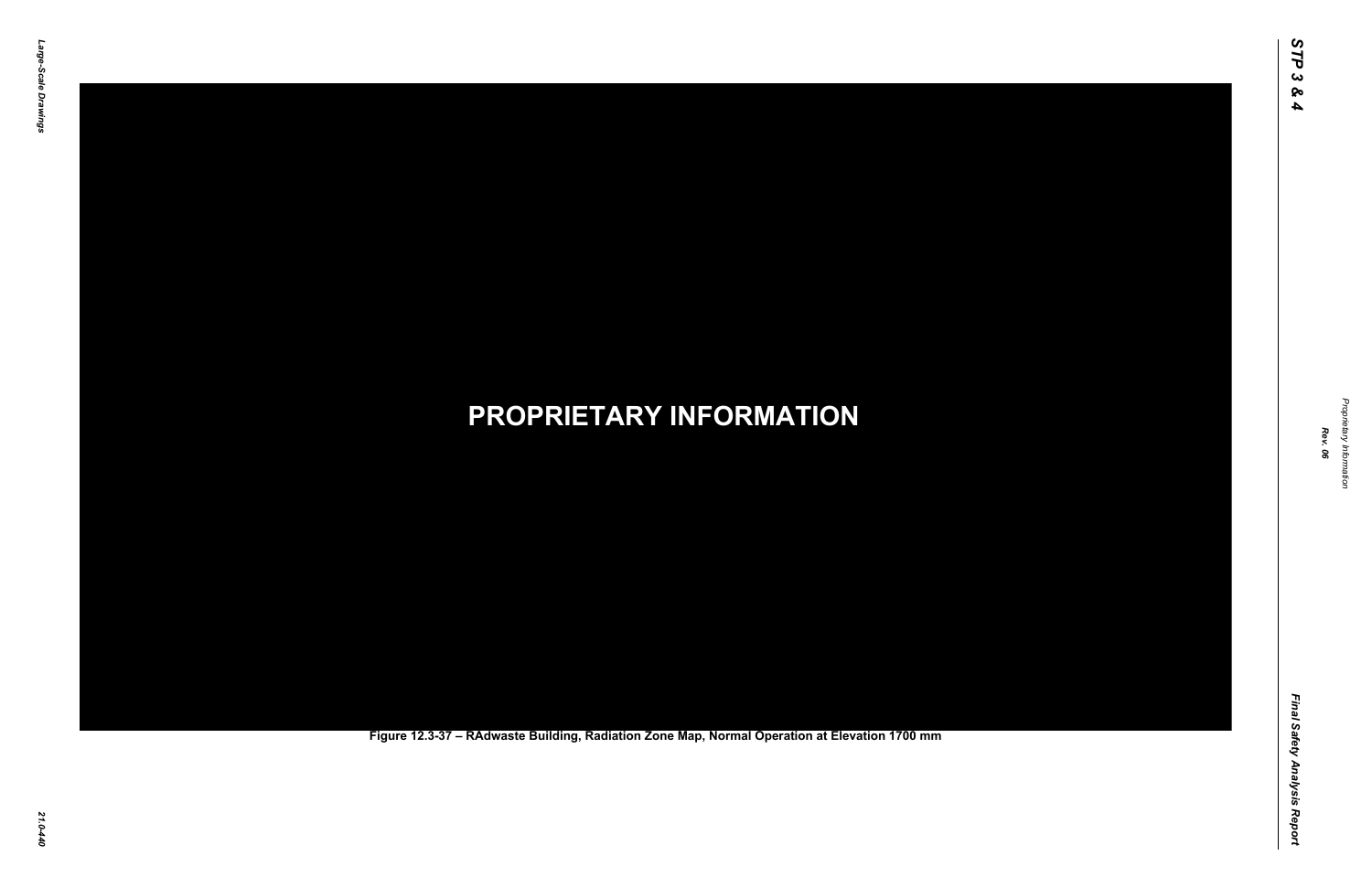Final Safety Analysis Report *Final Safety Analysis Report*

*Proprietary Information* Proprietary Information



### *21.0-441* **PROPRIETARY INFORMATION Figure 12.3-38 – Radwaste Building, Radiation Zone Map, Normal Operation at Elevation 5300 mm**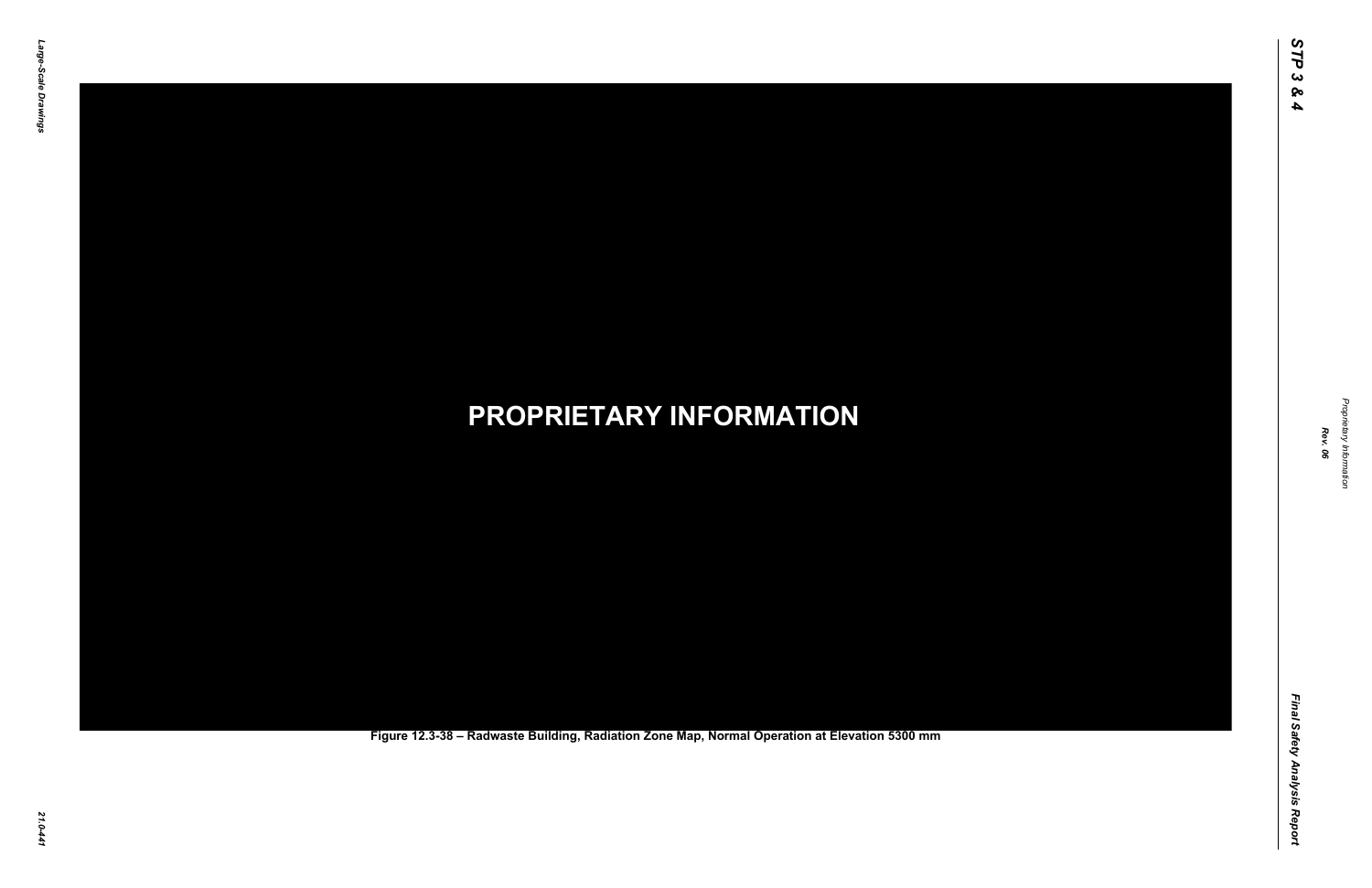Final Safety Analysis Report *Final Safety Analysis Report*



Proprietary Information *Proprietary Information*

### *21.0-442* **PROPRIETARY INFORMATION Figure 12.3-39 – Radwaste Building, Radiation Zone Map, Normal Operation at Elevation 12300 mm**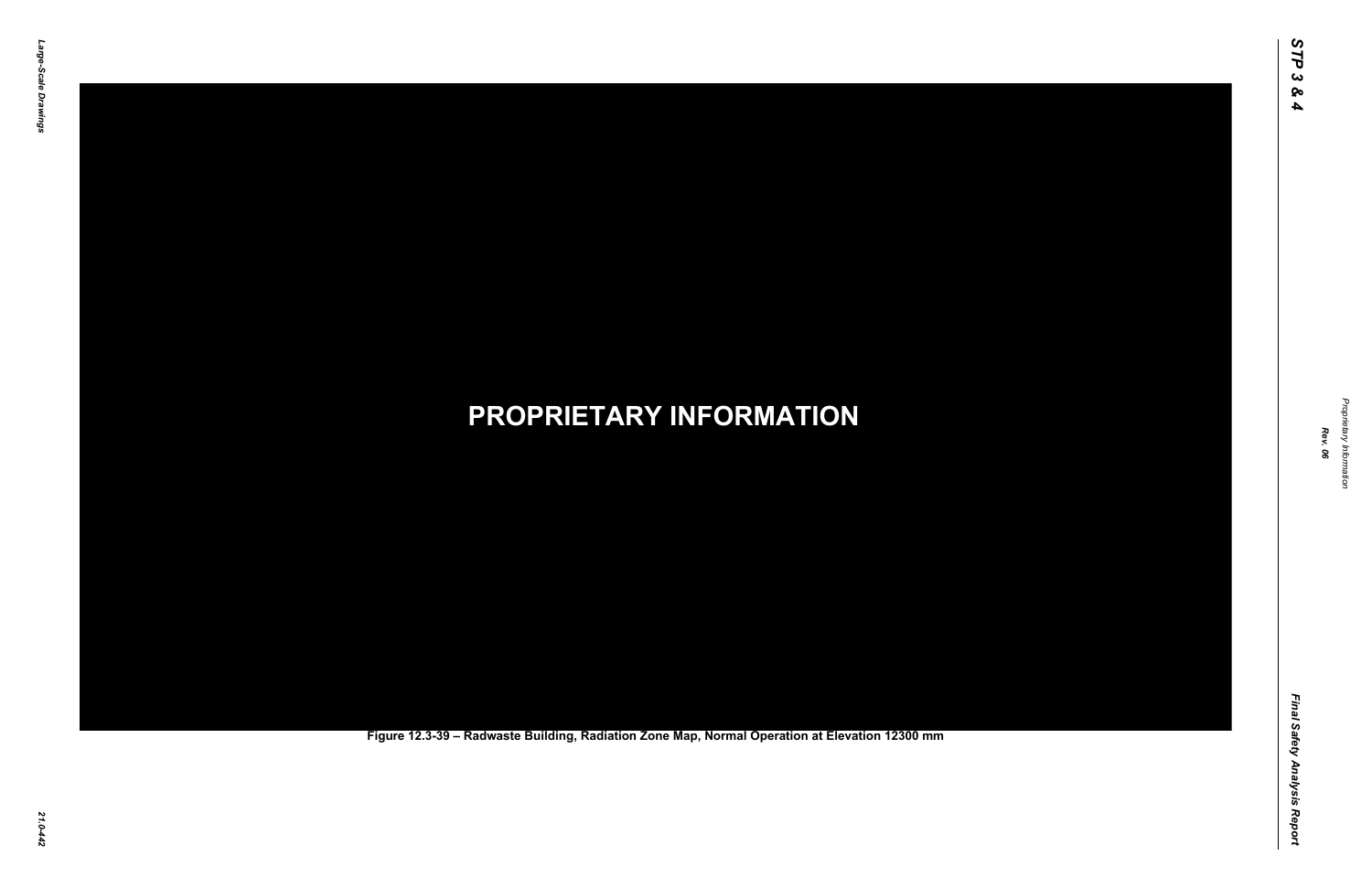Final Safety Analysis Report *Final Safety Analysis Report*

*Proprietary Information* Proprietary Information



### *21.0-443* **PROPRIETARY INFORMATION Figure 12.3-40 – Radwaste Building, Radiation Zone Map, Normal Operation at Elevation 18300 mm**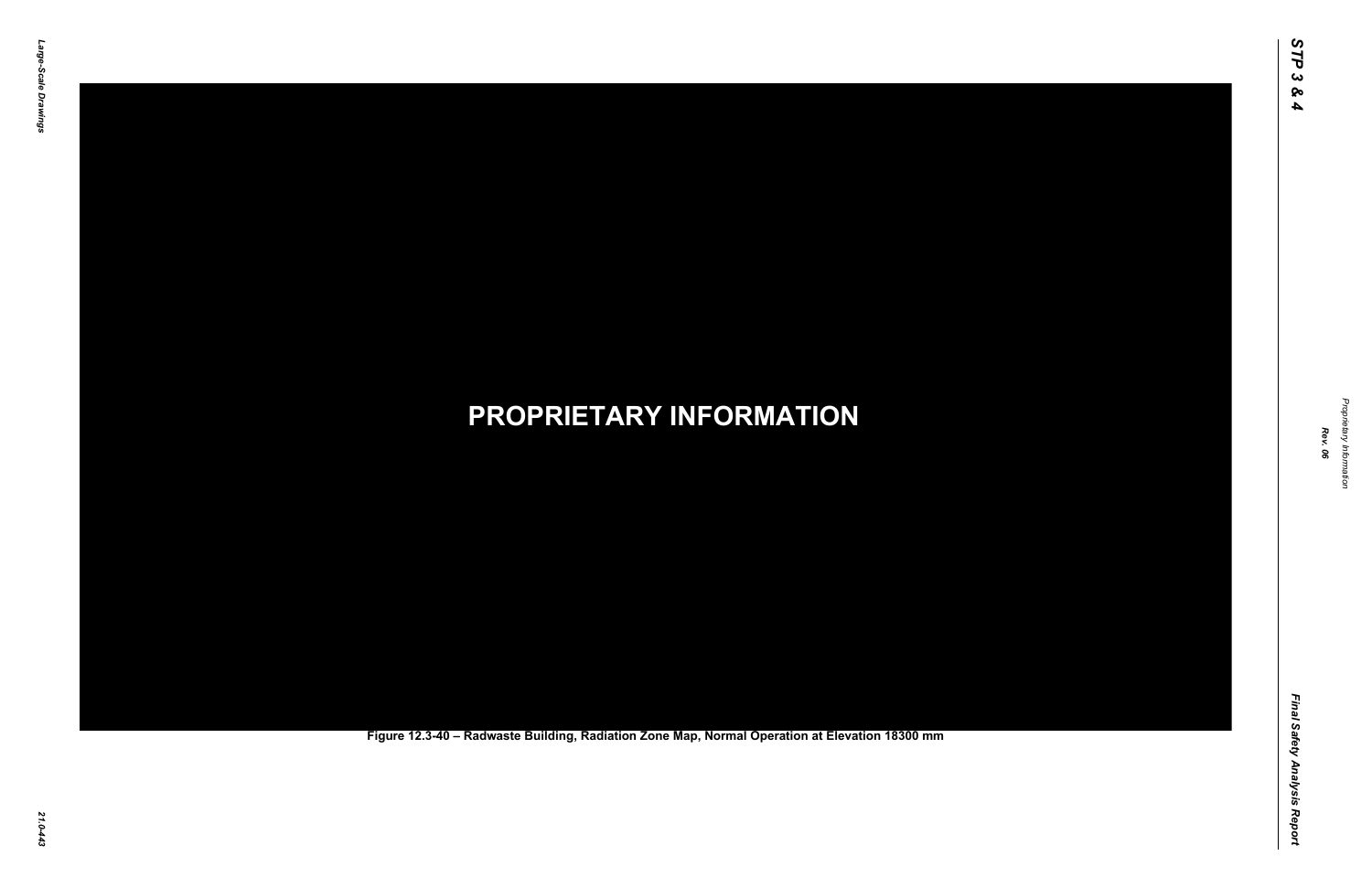Final Safety Analysis Report *Final Safety Analysis Report*

*Proprietary Information* Proprietary Information



*21.0-444* **PROPRIETARY INFORMATION Figure 12.3-41 – Radwaste Building, Radiation Zone Map, Normal Operation at Cross Section A-A**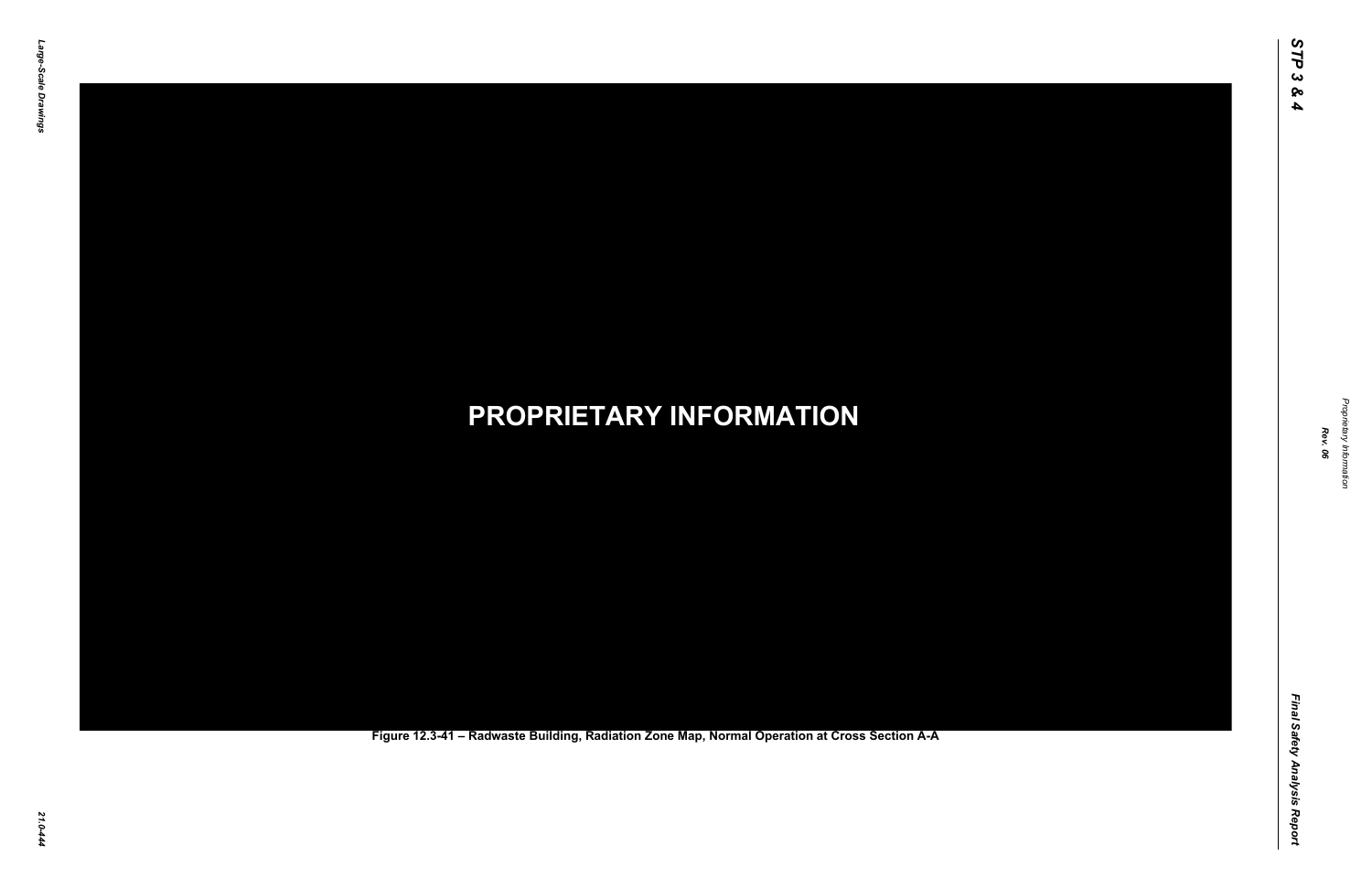Final Safety Analysis Report *Final Safety Analysis Report*



Proprietary Information *Proprietary Information*

# *21.0-445* **PROPRIETARY INFORMATION Figure 12.3-49 – Turbine Building, Radiation Zone Map, at Elevation 2300 mm**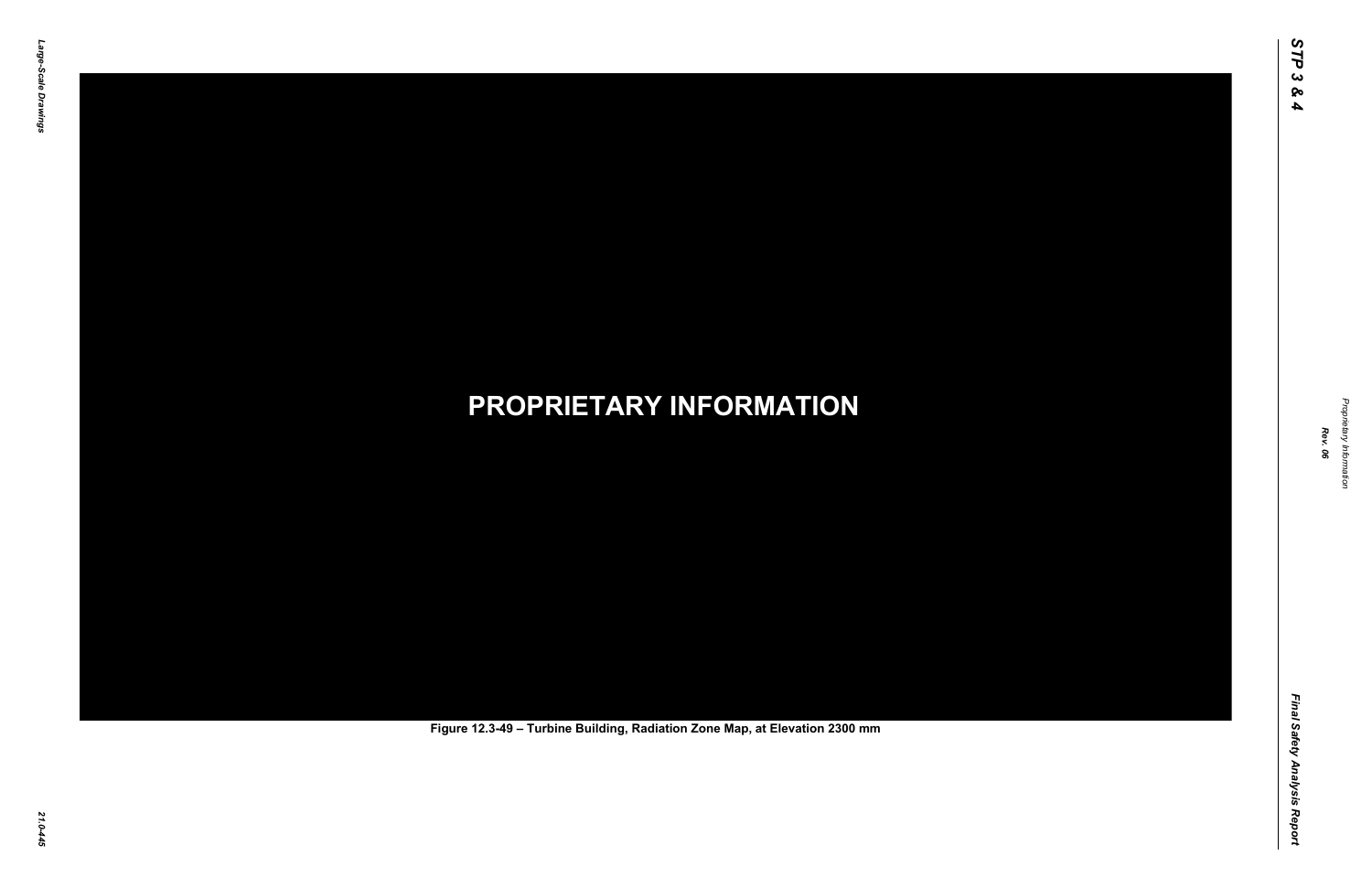Final Safety Analysis Report *Final Safety Analysis Report*



Proprietary Information *Proprietary Information*

# *21.0-446* **PROPRIETARY INFORMATION Figure 12.3-50 – Turbine Building, Radiation Zone Map, at Elevation 6300 mm**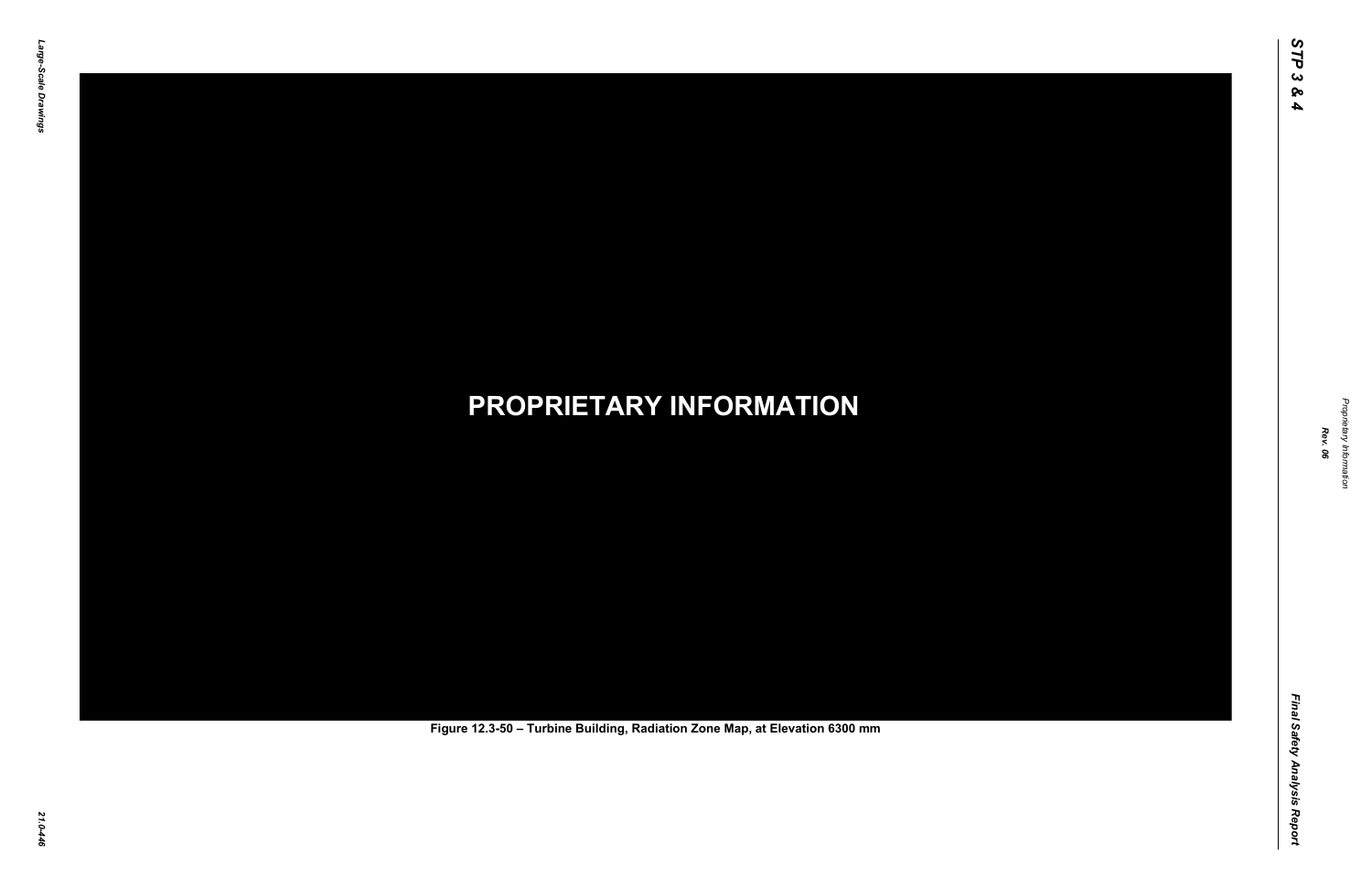Final Safety Analysis Report *Final Safety Analysis Report*



Proprietary Information *Proprietary Information*

# *21.0-447* **PROPRIETARY INFORMATION Figure 12.3-51 – Turbine Building, Radiation Zone Map, at Elevation 12300 mm**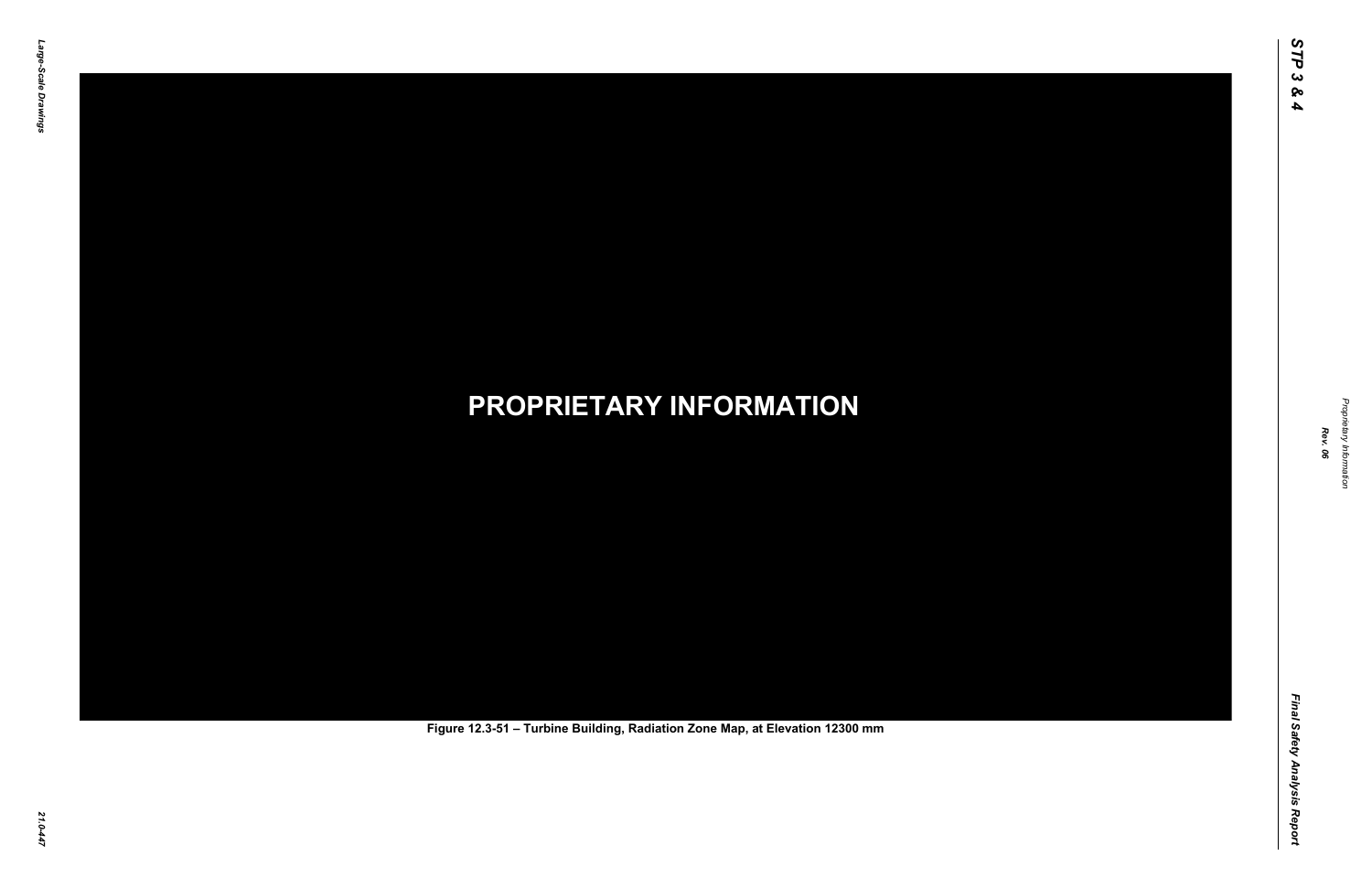Final Safety Analysis Report *Final Safety Analysis Report*



Proprietary Information *Proprietary Information*

# *21.0-448* **PROPRIETARY INFORMATION Figure 12.3-52 – Turbine Building, Radiation Zone Map, at Elevation 19700 mm**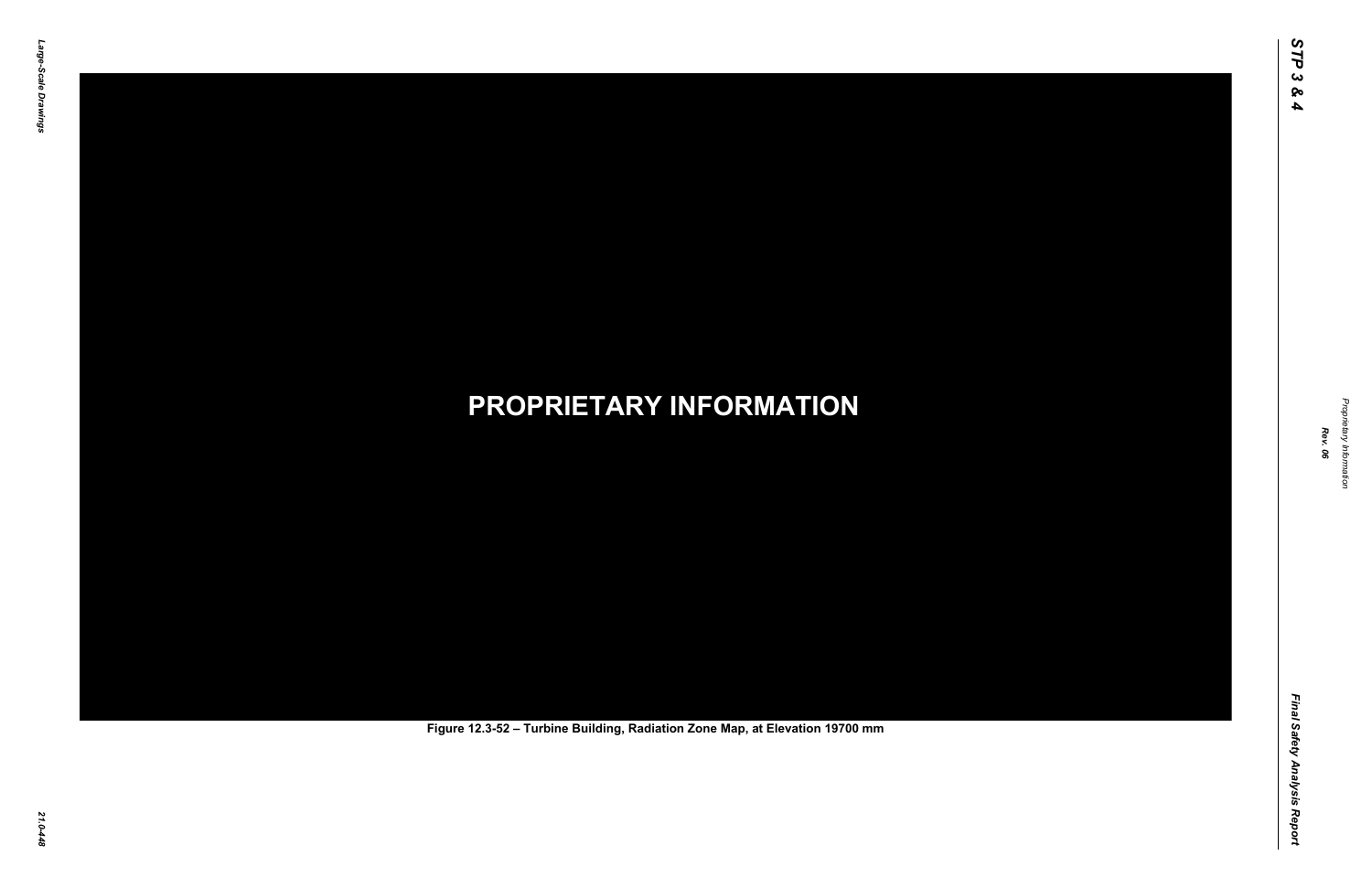Final Safety Analysis Report *Final Safety Analysis Report*



Proprietary Information *Proprietary Information*

# *21.0-449* **PROPRIETARY INFORMATION Figure 12.3-53 – Turbine Building, Radiation Zone Map, at Elevation 27800 mm**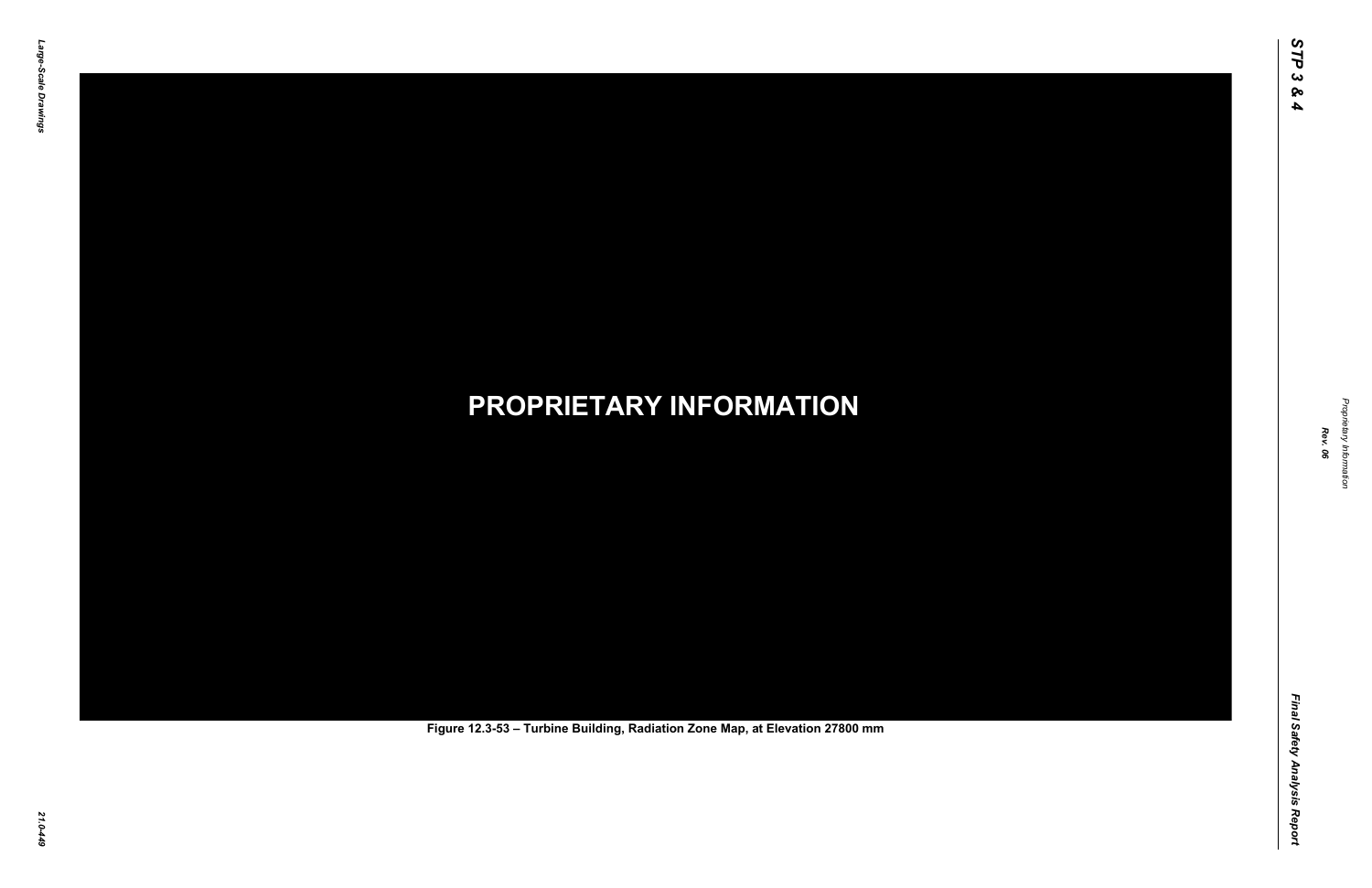Final Safety Analysis Report *Final Safety Analysis Report*



Proprietary Information *Proprietary Information*

# *21.0-450* **PROPRIETARY INFORMATION Figure 12.3-55 – Turbine Building, Radiation Zone Map, Post LOCA, Longitudinal Section B-B**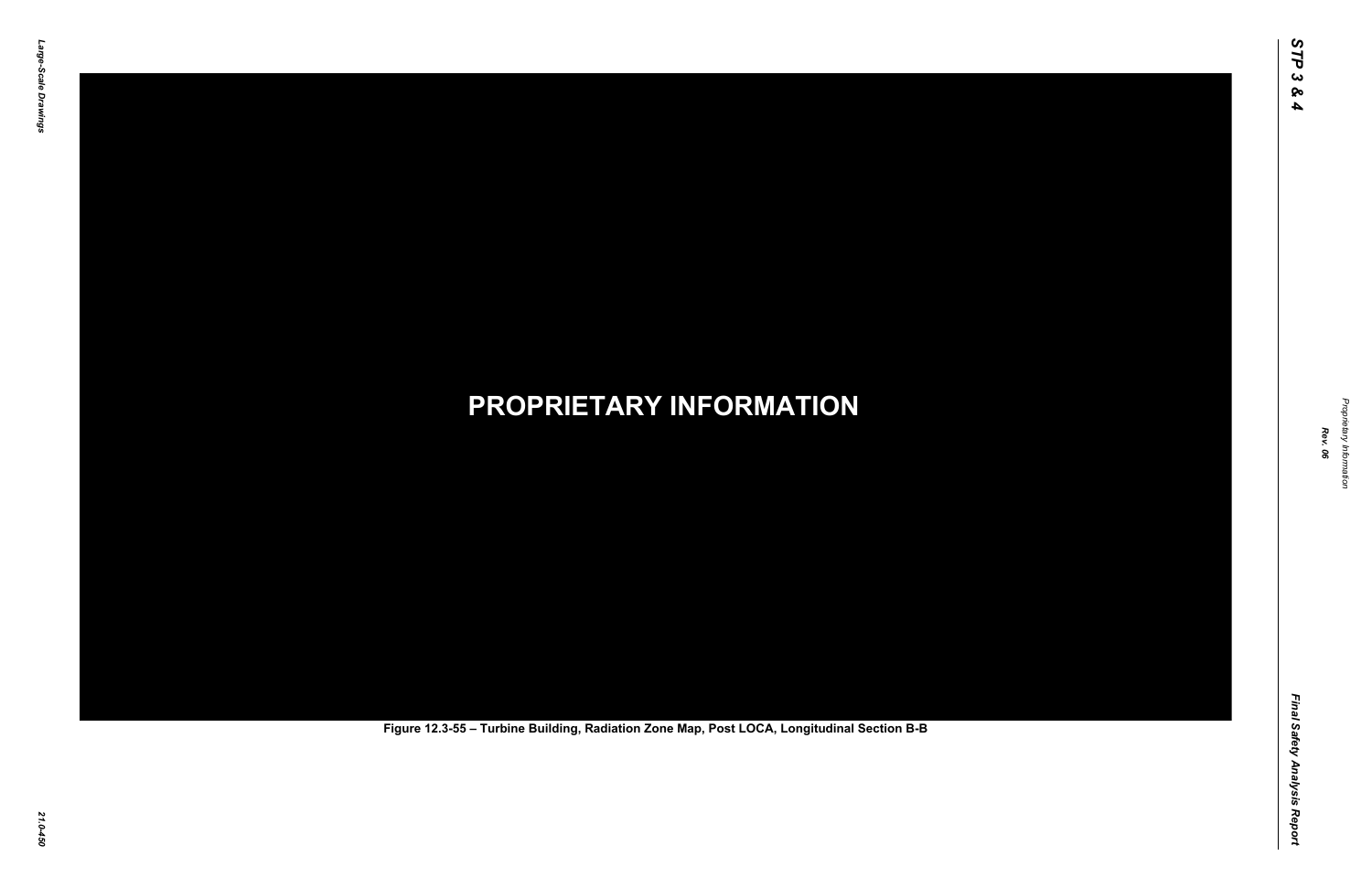Final Safety Analysis Report *Final Safety Analysis Report*



Proprietary Information *Proprietary Information*

### *21.0-451* **PROPRIETARY INFORMATION Figure 12.3-56 – Reactor Building, Area Radiation Monitors, -8200 mm**